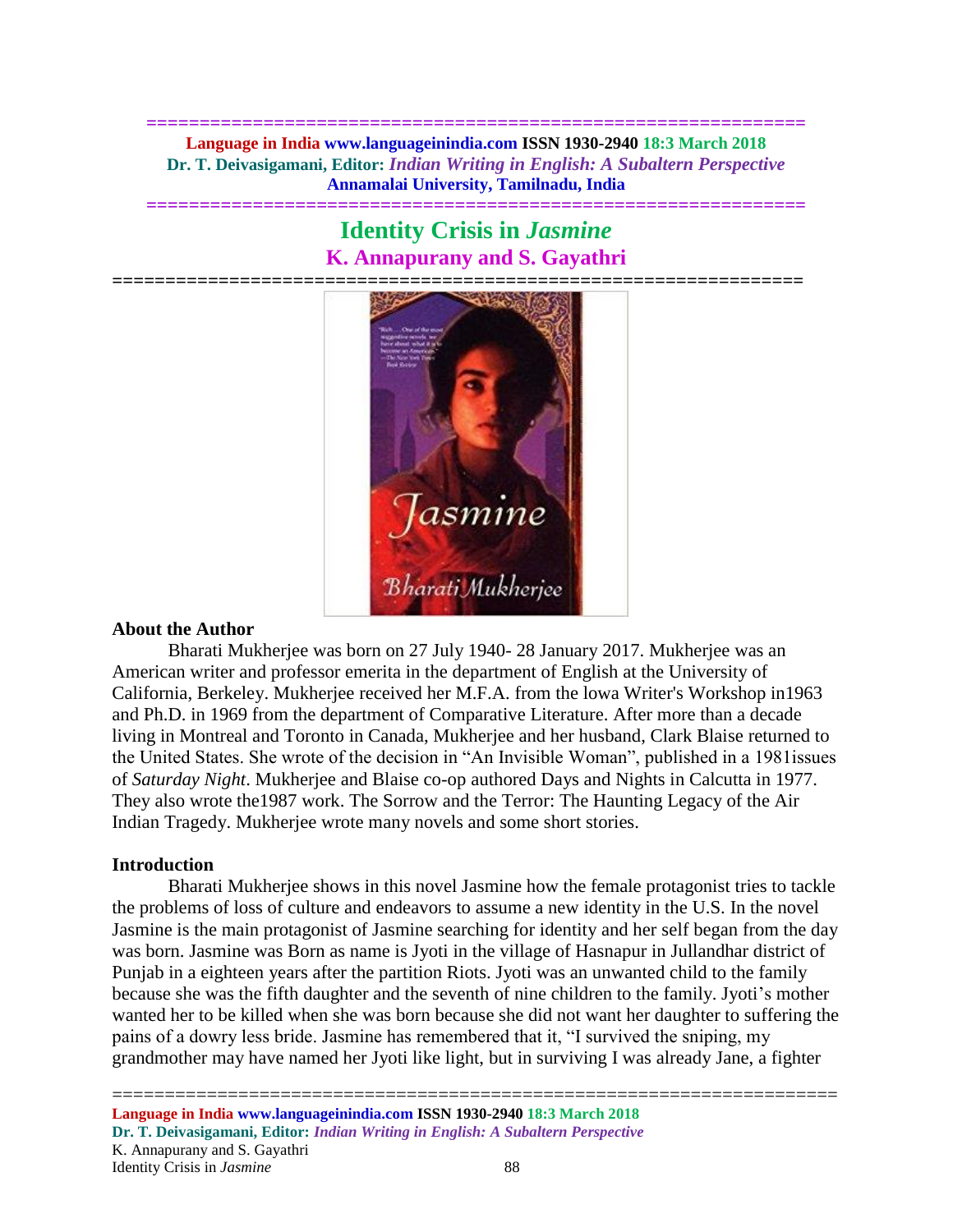and adapter, but it could be seen that Jasmine had the capacity to struggles, survive and establish he tire self. She never gave up her childhoods memories. Jasmine always remembered that past days. Now Jasmine childhoods days memories have to become the instrument in her fight against fate and her search for self – identity. When she was only seven years old, Jasmine was no dismayed down by fate, "Fate is Fate". In even in the childhood, Jasmine knew that she had the potential to fight, win all battles and establish a strong identity. Jyoti showed that she was different from in their village girls who had no minds of their own, but "village girls are like cattle, she is from expressing a small part of her dream or ambition. Now she achieved a small past of her dream by falling in love and marrying Prakash, a very young and ambitious engineering. But now Prakash wants that Jyoti to shed off her past and make a new kind of women. So that he changed her name as Jasmine and she wants to break off the past. She wants to be new women in her life. After getting a new name of new identity, Jasmine also took care of her husband driving ambition. Prakash wants to make highly his education level, so that they both wants to go U.S, for passing exam, doing better, something more of his life than fate intended. Prakash and Jasmine was looking forward to going to American with her husband Prakash to pursue his further education. But suddenly her husband Prakash was killed by the fundamentalist the Khalsa terrorists on the eve of their departure. Jasmin dreams are shatter. Now she is helpless widow at Hasnapur, but she wants to decide to go alone to American and commit sati that to study. When she left India to survive against the force of destiny but unfortunately, her American journey began on a sad note, because she missed passport. Now she started journey in ship on that time, she was raped by Half-face who had "lost an eye and ear and most of his cheek in a paddy field in Vietnam". Half-face was the captain of the ship in which Jasmine reached American. She was reborn not by killing herself but by killing Half-face.

#### **Jasmine Meets Lilian Gordon**

Now Jasmine meet Lilian Gordon who entered into her life as a hope. It was Mrs. Gorden who educated her, made her free from her past memories and strengthened her will to survive. She makes a Jasmine to her past and be memories, and she makes a Jasmine to make physically and mentally strong and she help to meet professor. Vadhera and, now Jasmine stayed at professor. Vadhera's house. But Jasmine was disappointed when she learned that Mr. Vadhera was depended not only on his living on teaching but on trading in human hair, she was not earning by the strictly ethnicity in the house that, Jasmine was to follow as a widow. So that Jasmine decided to leave that place "with the actualization of the desire for independence the door is shut to the passive resignation extolled by her grandmother since individual effort means nothing". Jasmine was not against Indian culture but against its retentiveness.

# **New Job to Jasmine**

 After a short time, Jasmine worked in the house of Tylor and Wylie Hayes in Manhattan as a care giver to their little daughter Duff. There her name was changed from Jasmine to change her name as Jase, while she working as a caregiver, and she took up part time job like a answering phones calls and tutoring graduate students in Punjab In the University. Now totally Jase absorbed the alien cultures rather greedily. Pulling of the between these two opposite forces, the Indian and the American did not frighten her but it made her excited. Even through if the other immigrants remained suspended between these two forces. Like Indian to American culture!. Taylor helped Jasmine to very much irrespective of what she was after his wife Would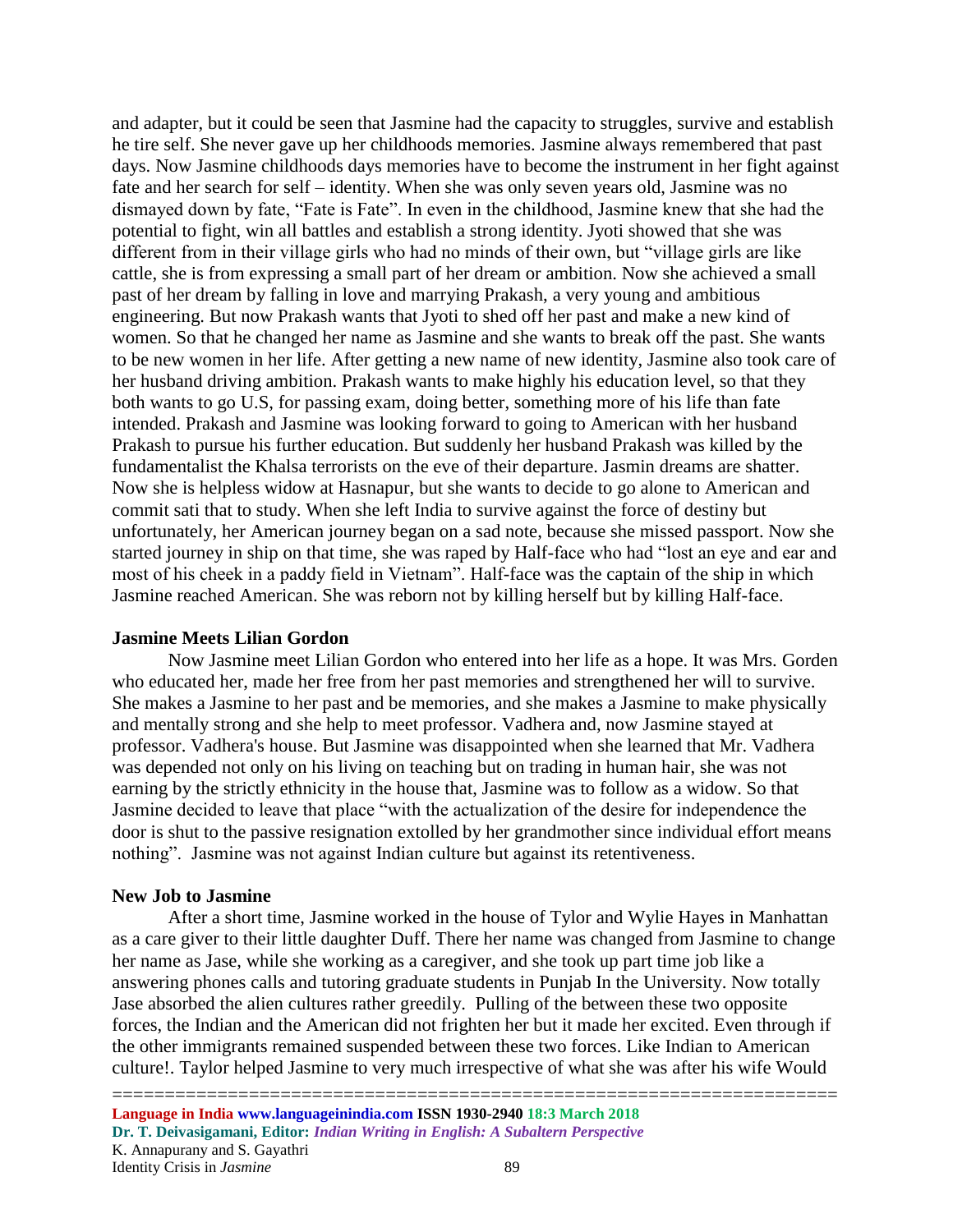left him. Taylor needed to show emotional support and confessed his love to Jasmine. But she wants a real loving person. In Jasmine life Taylor and Duff are left and fear and terror because of the presences of Sukhawinder the Khalsa terrorist who killed Prakash in India. Jasmine meet a Iowa bank and Jasmine got a job in Iowa's bank. She also Madera place in the heart of the banker Bud Ripplemayan. Jasmine had a peaceful life in Bud's house, she was happy for a new job and of her status as a step- mother to Du, a sixteen-years old Vietnnam war victim adopted by Bud. Bud was separated from his Karin and his grown-up sons had left him. But "Jane" has to change her name has a "Jase". Now Jase has accepted the American family, but she was waiting for real love. Then suddenly Jase got a letter from Taylor informing her that he would shortly come to take her. Taylor decided to go to California and stay with his sister and her family. She understood DJ's condition as she herself was an exile and told the news to Bud gently. Now Jasmine is really happy, and she face American Culture. She was a clear and response to her courage. She did not feel any guilt. She only did what she thought was right for her Jasmine's desire- 'I want to do the right thing, I don't want to be a terrible person" like she is searching for real identity. At last Jasmine said that there is nothing I can do it, Time will tell if I am a tornado, rubble marker, arising from nowhere and disappearing into a could do it. It can be seen at last of Jasmine find its real identity and facing many struggling and many suffering in journey to Indian culture to American culture but she finally get its real identity. Jasmine was out of bonds and has gained her true self and she finally achieving the true identity of journey of Jasmine true identity.

## **Conclusion**

Bharati Mukherjee is says the in this novel she explores through her fiction the meaning of the life. Issues related to women are central to the vision of Mukherjee in her novels. She deals with the problems of the Indian immigrants mainly, women, she writes about the struggles and problems faced by Indian women. The problem of cross-cultured crisis and the ultimate search for identity is also one of her important themes. Her novel also reflects the temperament and mood of the present American Society as experienced by the Indian Immigrants in American.

## ===================================================================== **References**

Mukherjee, Bharati.1990. Jasmine. New Delhi: Viking, Penguin India.

Indiar.S.1996. "Jasmine: An Odyssey if Unhousement and Enhousement" in The Fiction of Bharati Mukherjee. R.K. Dhawan.

=================================================================

K. Annapurany Assistant Professor, PG& Research Department of English Krishnasamy College of Science, Arts & Management for Women Cuddalore Tamilnadu India [essouradjane75@gmail.com](mailto:essouradjane75@gmail.com)

S. Gayathri Research scholar, PG &Research Department of English